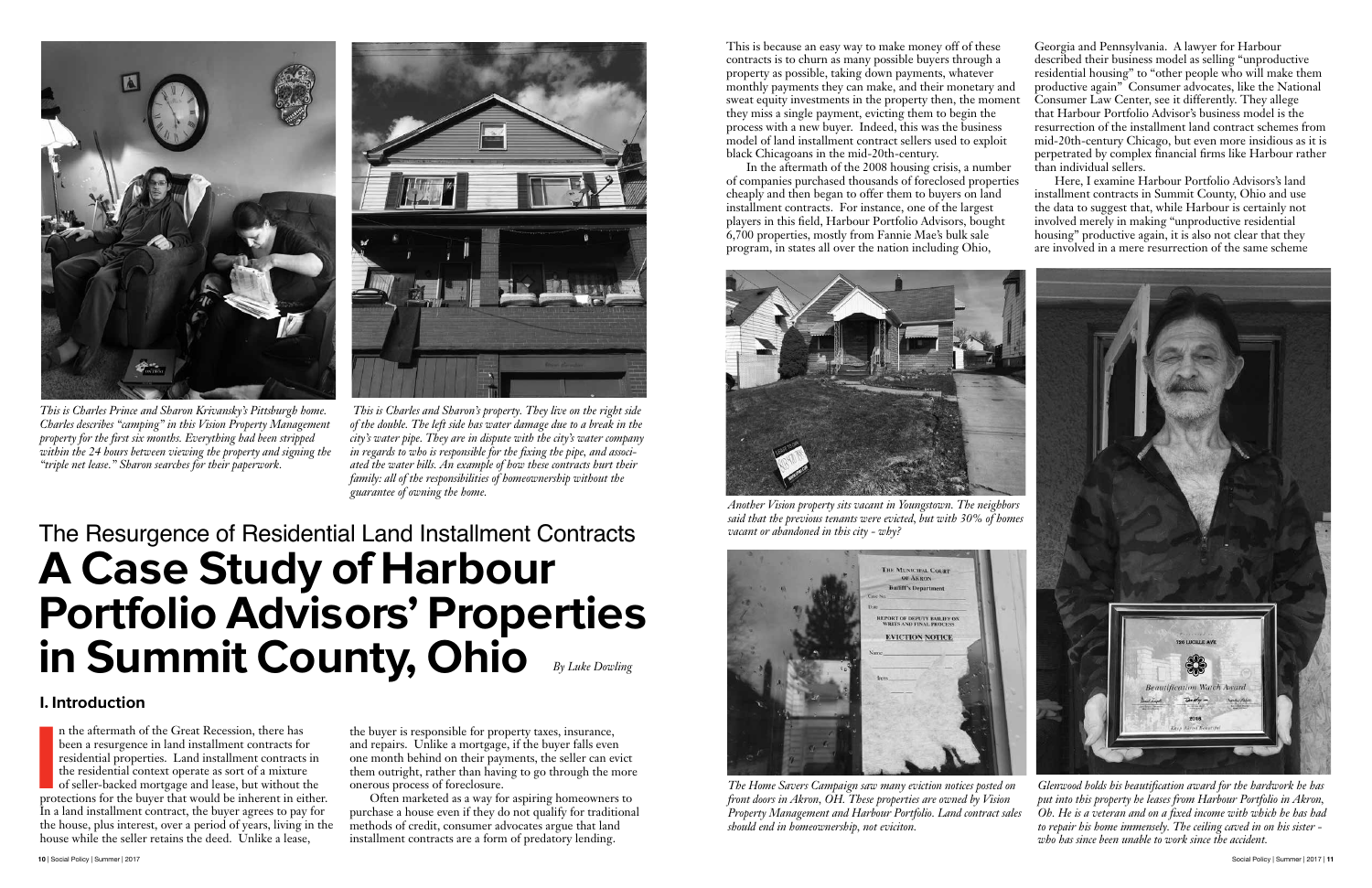perpetrated against African Americans in mid-20th-century Chicago. Instead, it appears that Harbour could be using land installment contracts as a method of circumventing traditional landlord-tenant protections, in particular the implied warranty of habitability, in order to offer substandard housing at low prices. That is, that the real product Harbour is offering may not be an opportunity to make "unproductive residential housing" productive again nor necessarily an attempt to cycle as many aspiring homeowners through their units to siphon off whatever money they can, but rather to offer rental housing at a lower price than is possible with residential protections like the implied warranty of habitability. To be clear, I do

not intend to argue that the two schemes are mutually exclusive, or that Harbour is involved in only one or the other. It should also be clear that this is not a defense of Harbour. Using land installment contracts to rent properties to low-income tenants while circumventing tenant protections is hardly a good thing. The thesis of this paper is just that the data available from Summit County, along with disanalogies between the rental market in Chicago in the mid-20th-century and in modern day Summit, point to another business model that can be effectuated via land installment contracts.

To that end, in Section II, I give a quick background of the implied warranty of habitability as well as economic





*Neighbors told us that this Vision property had been vacant for at least two weeks. This was another tragic sight to see - the downsides of eviction and precarious housing. We wondered if the dog had been left inside to guard the home from copper thieves. (Animal control was called).*



*This Detroit property shows the signs of a terrible fire. It appears to have happened while the property lay vacant.* 



*A sign on a boarded up window indicates that there is some organization in the neighborhood where this abandoned propert resides. A sign for a handyman highlights the prevalence of property rehabilitation in Detroit.*

criticisms of it, for instance, its potential to decrease supply of low-income rental units while driving prices up. Finally, in Section III, I turn to a survey of the land installment contracts Harbour Portfolio Management has entered into in Summit County, Ohio. Using this survey, I argue that, for various reasons, that it is not clear that Harbour is currently involved in the Traditional Land Installment Contract Scheme (see Jack McNamara, Social Policy, v.46 #4). Instead, they appear to be offering substandard housing for rent, using land installment contracts to circumvent what would otherwise be their responsibility as a landlord. II. The Implied Warranty of Habitability and the Low-Income Housing Market Put most simply, the implied warranty of habitability reversed the common-law doctrine regarding residential leases that placed the responsibility for repairs entirely on the tenant. Instead, under the implied warranty of habitability landlords bear the responsibility for rectifying any defects in rental units, at least insofar as those defects are a major violation of the relevant housing code. Generally regarded as originating in the influential 1970 District of Columbia Circuit Court decision *Javins v. First* 

*This Detroit property fades into green bushes. The City has lost so many people over the last twenty years that some homes become swallowed by their surroundings. Inset photo: Another home in Detroit taken over by greenery. The Home Savers Campaign and locals wonder why REO and county tax auctions allow large companies to buy and flip homes at such an enormous profit when there are so many properties that could be rehabbed or demolished.*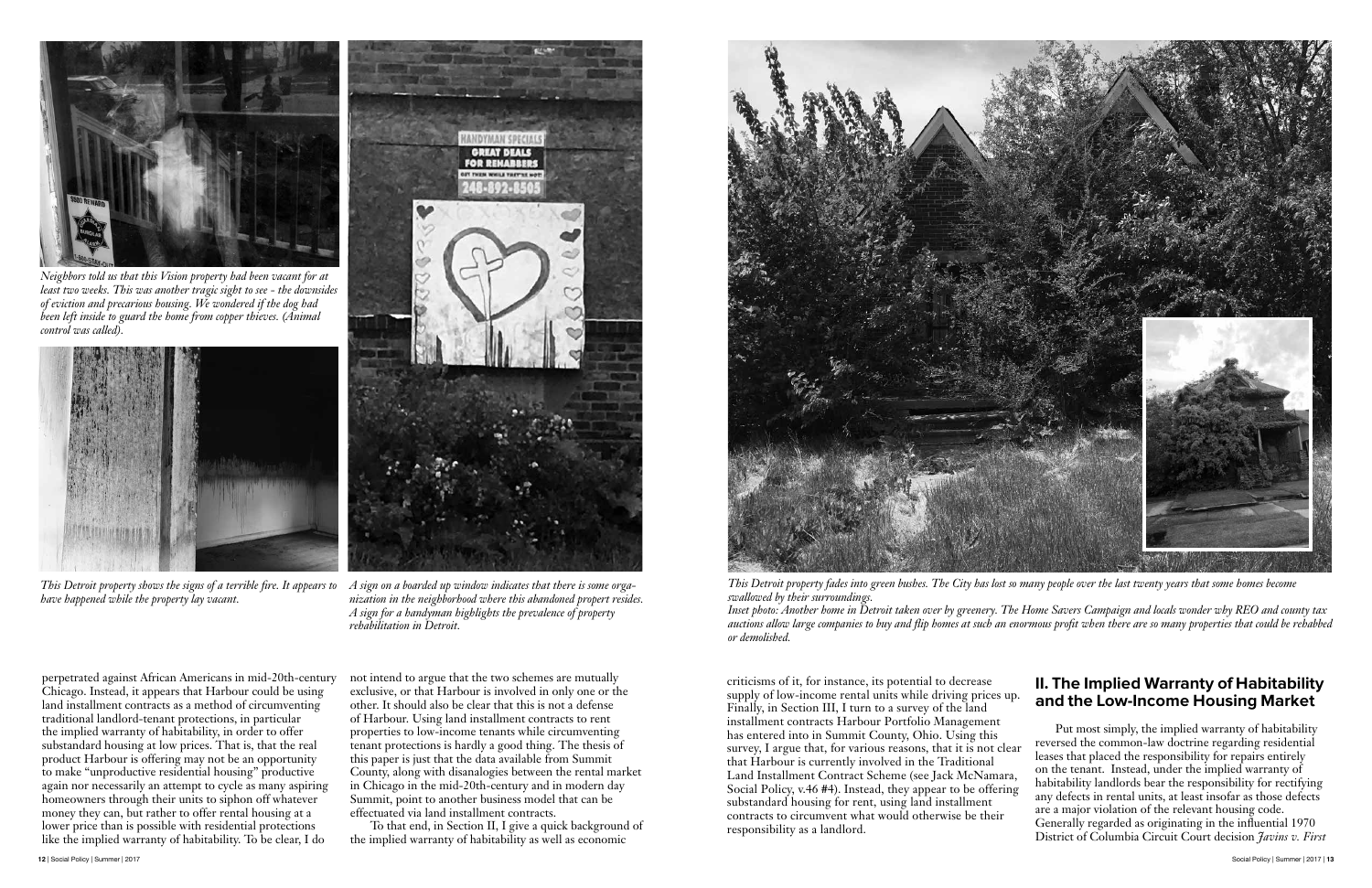**14** | Social Policy | Summer | 2017 Social Policy | Summer | 2017 | **15**

*National Realty Corp.,* most United States jurisdictions read leases as including an implied warranty of habitability.

The justification for abandoning the common-law doctrine regarding residential leases provided in *Javins* and substantially reproduced in the *Restatement (Second) of Property* was that the common-law doctrine was developed for a simpler, agrarian society. When the common-law doctrine was developed, residential units were usually freestanding, simple structures such that any defects were often apparent from a cursory inspection and within the ability of the tenant to rectify. On the other hand, modern, urban residential units tend to be a portion of a building such that critical facilities, such as plumbing, are located

outside of the unit and cannot be inspected during a mere walk through of the actual unit rented. Moreover, even when a tenant can identify a defect in a modern rental unit, it often too complex for the tenant to be able to repair. These issues were compounded by the fact that urban areas often had severe housing shortages, which led to an imbalance in bargaining power in favor of the landlord. As such, it seemed unreasonable to suggest that urban tenants truly had the ability to bargain with the landlord over who should bear responsibility for repairs.

Critics of the implied warranty of habitability argue that it is actually detrimental to the lowest-income tenants. By legally requiring that landlords maintain units to a



*A sign for Flip-Detroit is in the window of this brick home. These companies operate by word of mouth and signs like the one on this window as most of these sales are made over the phone.*



*The Detroit Organizing Committee of the Home Savers Campaign gathered at the Messiah Episcopal Church their leases, purchase options, balloon payments and the tens of thousands they had each invested into their properties. They unanimously decided to formalize a demand for Vision Property Management to negotiate.*



*Rent to buy and Rent to Own sign with a local phone number will lead neighbors to call a local real estate company in Detroit.*

minimum standard, the implied warranty of habitability raises the costs associated with providing housing. These costs are then passed on to tenants in the form of increased rent. The critics' worry is that these raised rents will, in the best case scenario, merely increase the portion of the tenants' income that is spent on rent and, in the worst case scenario, completely price certain tenants out of rental housing.

The implied warranty of habitability, according to critics, also adversely affects the supply of lowincome housing. Charles J. Meyers suggests that rental housing prior to the adoption of the implied warranty of habitability could be broken up into four broad categories. The first is composed of units that comply with local housing codes and, thus, would be unaffected by the adoption of the implied warranty of habitability. These units would remain on the market at the same price. The second category are units that currently do not comply with housing codes but can be brought into compliance with minor repairs that can be easily recovered by increasing the rental price of the units. After the adoption of the implied warranty of habitability, these units would remain on the market, but at the higher rent required to cover the costs of repairs meaning that the previous tenants would either be forced to pay a higher proportion of their income to remain in the unit or move to a cheaper one. The third is composed of units that would cost more to repair than could reasonably be covered by raising their rental price, but not so much so that the landlord is losing money keeping them on the market. After the adoption of the implied warranty of habitability, previous tenants in this class of units are presumably subject to the same consequences as those in the second group as their rents will be raised to some extent. However, they benefit more substantially because, as the market will not bear the full rent increase necessary to compensate the landlord for the repairs, the landlord is forced to pay for some of the repairs out of pocket. However, as the costs of operating this category of housing are higher for the landlord and the margins thinner, Meyers argues that no new housing of this category will be built and that, as these buildings age, the cost to maintain them will increase eventually Installment Contracts in Summit County, Ohio **a. Why Harbour Portfolio Advisors and Summit County, Ohio?** Harbour Portfolio Advisors is a particularly good subject for a case study for two reasons. One is that it is one of the largest players in this area of the real estate market. Two is that, unlike its competition, e.g. Vision Property Management, Harbour tends to file their land installment contracts with the appropriate county recorder's office. Summit County, Ohio is the site of the case study for this paper for a few reasons. The first is that it is one of the locations where Harbour Portfolio Advisors is active. The second reason for focusing on Summit County is that, unlike other counties where Harbour is active, their recorder's office is accessible online rather than in solely in person. **b. Methodology** I examined all forty-three unique land installment contracts available through the Summit County Recorder's Office. The earliest was filed in November of 2010 and the most recent was filed in February of 2017. All of the contracts, except for the most recent contract filed, were identical in content and form except for names, addresses and amounts. They were all for a term of thirty years and had an interest rate of ten percent. The most recent contract is no longer of the same form and has slightly different terms, but retained both the term of years and interest rate. In each contract, the amount that the buyer was obligated to pay per month was dictated by a "promissory note" apparently executed at the same time as the contract. With the exception of the very first contract filed in November of 2010 for 1276 Pondview Avenue, this "promissory note" or "purchase money note" was not included in the documents filed with the Summit County Recorder's Office. This presented an issue in determining exactly how much each buyer was obligated to pay per

habitability alone had on rental markets. However, it is plausible that it cause some drop in the supply of rental housing as well as an increase in price in the remaining stock, even if the extent of its effects are unclear.

# III. Harbour Portfolio Advisors' Land

forcing landlords to remove them from the market. The fourth and final group is composed of units that are so wildly out of compliance with housing code that the costs of bringing the units into compliance are so substantial that the landlord would expend so much money repairing them that any feasible increase in rental costs would still result in a net loss for the landlord. After the adoption of the implied warranty of habitability, these buildings will be fairly quickly removed from the market. It is worth noting that it is simply unclear to what extent empirical evidence actually supports these criticisms of the implied warranty of habitability. However, this is partially because the statistics regarding housing in the period following the widespread adoption of the implied warranty of habitability are affected by a number of other demographic changes (e.g.: falling demand caused by rising preferences for homeownership as opposed to renting). Thus, it is hard to tell from available statistics exactly what impact of the adoption of the implied warranty of month under the terms of the land installment contracts. However, in the 1276 Pondview Avenue contract, I noted that the amount payable under the "purchase money note" was the same amount down to the cent (\$351.03) as the rent the buyer is obligated to pay under the land installment contract if the agreement is terminated and the buyer becomes a month-to-month tenant. Accordingly, I inferred that this amount, referred to in the body of all of the other contracts, was the same amount as the monthly payment required in the omitted "purchase money notes".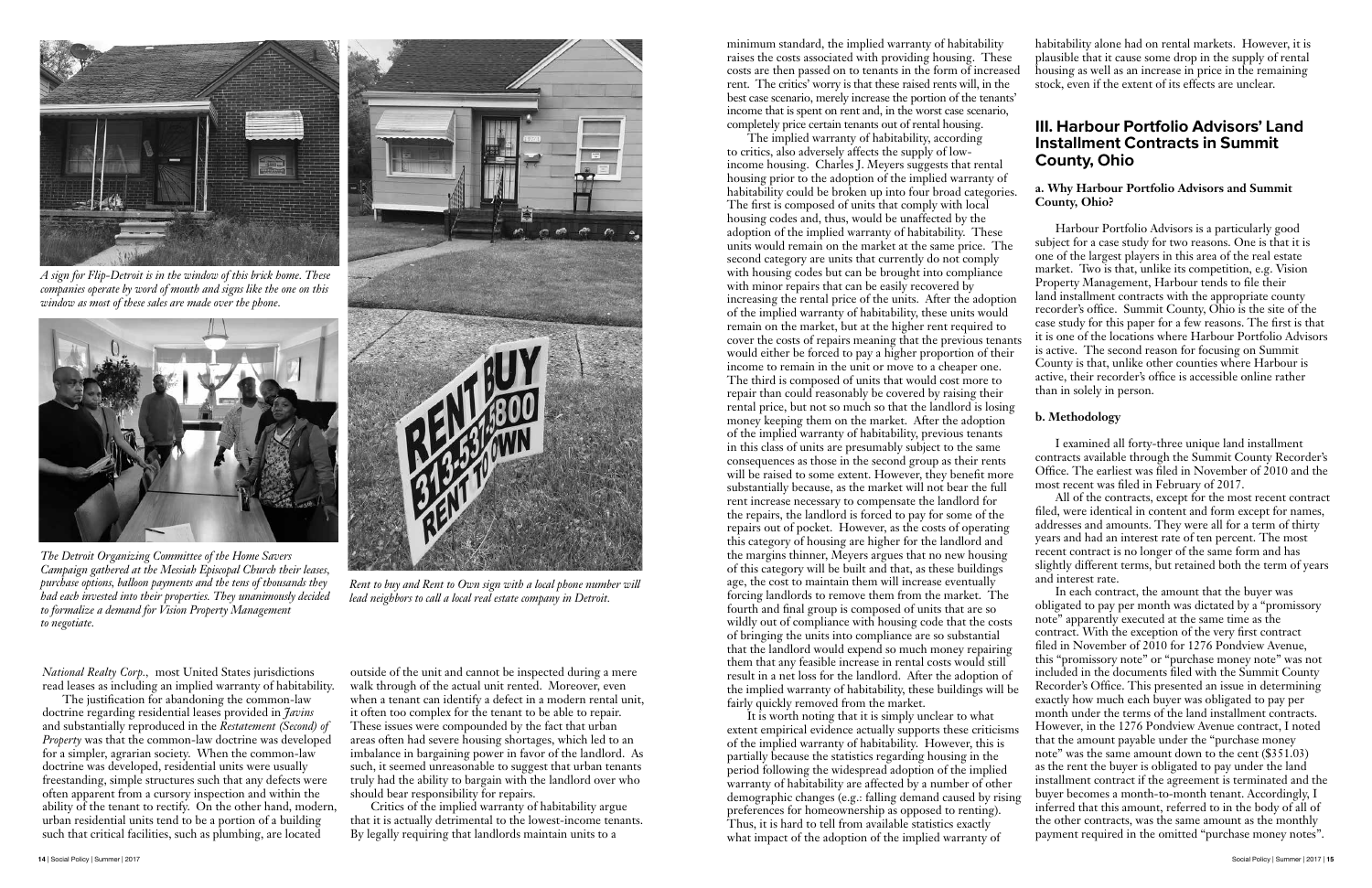In Figure 1, I provide the address each contract refers to, the total purchase price of the property, the monthly payment required by the buyer and then offer a comparison to the current rent of the nearest available house for rent on Zillow.com as well as the lowest-priced, currently available single apartment in all of Summit County, Ohio also on Zillow.com. Moreover, the median gross rent (rent plus average monthly cost of utilities and fuel) in Summit County, Ohio from 2011 to 2015 according to the U.S. Census is \$744.

### **c. Analysis of data**

The thing that stands out most from the survey of Harbour Portfolio Advisors' land installment contracts is that in every case the monthly payment under the terms

of the land installment contract is cheaper than the price per month to rent the nearest available house. Often it is substantially so, as the rental prices of nearby houses range from a little less than double to more than four times the price per month under a Harbour land installment contract.

Even more striking is that only eight of the forty-three contracts have a per-month price that is more than the per-month price to rent the cheapest available apartment in all of Summit County, Ohio. In those eight cases, they cost at most about seventy dollars more

per-month than the apartment. Although, this does not factor in the often-considerable costs associated with a land installment contract that can arise from taxes, insurance, and repairs, the "sticker price" for a house via land installment contract appears incredibly low. In addition, the apartment in question is 300 square feet, whereas even some of the cheapest Harbour properties are three or more times larger than that. For instance, the property that costs almost seventy dollars more a month than the apartment includes a 1,176 square foot house on a 6,300 square foot lot.

All of the per month prices for the Harbour properties are also considerably lower than the median gross rent for Summit County, Ohio during the relevant time period, which was \$744. Again, this comparison is somewhat inexact as the price of the Harbour properties does not include utilities or fuel whereas the median gross rent does and, under the Harbour contracts, the buyer is responsible for all repairs, insurance and taxes.

Finally, in the period from November of 2010 to February of 2017 only six of the Harbour properties in Summit County were the subject of more than one land installment contract. Of these properties, none have been the subject of more than two. Unfortunately, absent further research, the import of this data point is unclear. The data at hand shows that at least six of the forty-three

land installment contracts in this period were terminated as the properties were the subject of a subsequent land installment contract. However, this does not mean that they were the only land installment contracts that were terminated. It is possible that any of the other thirty-seven land installment contracts have been terminated, either by forfeiture or conversion to month-to-month tenancy, but that Harbour has not entered into a subsequent land installment contract.

Keeping this limitation in mind, I propose that there are a few factors that could explain the limited number of times that the Harbour properties in Summit County have changed hands. The most straightforward is that, given the low monthly price of the contracts, even with the hidden costs of property tax, insurance and repairs, the buyers are unlikely to miss a payment. Another is that Harbour is, for various reasons, loath to exercise their contractual right to

> forfeiture, preferring to keep buyers in the property as long as possible in the hopes of receiving whatever payments they are capable of making. Indeed, anecdotal evidence suggests that companies involved in this business are willing to negotiate forbearance in certain cases. A final reason, which could either explain why Harbour is loath to exercise their contractual right to forfeiture or, alternately, simply why they have not been able to execute new land installment contracts despite evicting previous buyers, is that the market for housing in Summit County is weak and there is a dearth of buyers willing to enter into land installment

contracts.

Indeed, this latter point is one that is worth considering when looking to compare Harbour Portfolio Advisors' business model with the Traditional Land Installment Contract Scheme. At the time the Traditional Scheme was developed in Chicago, there were a considerable number of distorting influences on the demand for rental housing amongst African American homebuyers and renters in Chicago. First, because of the influx of migrants from the South to Chicago, there were many people looking for housing. Second, because of racially restrictive covenants and the actions of the FHA, the area in which they could rent was artificially restricted to small areas of the city. Finally, as the FHA rarely backed mortgages in redlined neighborhoods, it was unlikely that African American homebuyers could purchase a home through traditional methods. The only one of these three features that has significant parallels in modern day Summit County is the third, in that communities of color were the subject of subprime mortgages which resulted in destroyed credit after the foreclosure crisis which would preclude them from receiving home financing through traditional means. It is plausible that this would increase the demand for alternative paths to homeownership, like the land installment contract, amongst people whose credit was destroyed during the 2008 housing crisis.



| Address                                                                                                          | Full price per | Price/ month | Nearest house address  | Nearest house rental          |
|------------------------------------------------------------------------------------------------------------------|----------------|--------------|------------------------|-------------------------------|
|                                                                                                                  | contract       | per contract | for rent <sup>46</sup> | price per month <sup>47</sup> |
| 1276 Pondview Ave.                                                                                               | \$40,500.00    | \$351.03     | 1400 Pondview Ave.     | \$649                         |
| 2245 9th St. SW                                                                                                  | \$32,000.00    | \$275.43     | 2045 13th St. SW       | \$670                         |
| 4677 Bevington St.                                                                                               | \$34,725.00    | \$298.59     | 140 Conrad St.         | \$810                         |
| 1519 Woodbirch Ave.                                                                                              | \$37,500.00    | \$321.70     | 1277 W Wilbeth Rd.     | \$695                         |
| 1187 Pitkin Ave.                                                                                                 | \$37,700.00    | \$324.70     | 1251 Big Falls Ave.    | \$735                         |
| 357 Kline Ave.                                                                                                   | \$31,725.00    | \$274.02     | 429 Kline Ave.         | \$750                         |
| 1002 Tritt Dr.                                                                                                   | \$38,000.00    | \$323.19     | 629 Bridge Rd.         | \$950                         |
| 1085 Winston St.                                                                                                 | \$35,000.00    | \$298.37     | 1218 McIntosh Ave.     | \$829                         |
| 473 Adkins Ave.                                                                                                  | \$40,500.00    | \$344.89     | 1106 Brown St.         | \$710                         |
| 374 Hillwood Dr.                                                                                                 | \$34,725.00    | \$300.35     | 157 Hollinger Ave.     | \$870                         |
| 2076 Manister Ct.                                                                                                | \$34,925.00    | \$300.35     | 2035 13th St. SW       | \$670                         |
| 760 Marie Ave.                                                                                                   | \$34,725.00    | \$298.59     | 1460 Rockaway St.      | \$1002                        |
| 1588 Hillside Ter.                                                                                               | \$15,000.00    | \$127.25     |                        | \$890                         |
| 411 Lindenwood Ave.                                                                                              |                |              | lacement text          | \$900                         |
| 998 Collinwood Ave                                                                                               |                |              |                        | \$975                         |
| 716 Annapolis Ave.                                                                                               |                |              |                        | \$975                         |
| 1078 Linden Ave.                                                                                                 |                |              |                        | \$975                         |
| 820 Brown St.                                                                                                    |                |              |                        | \$829                         |
| 643 Glendora Ave.                                                                                                |                |              | ope Glendora Ave.      | \$750                         |
| 364 Rexford St.                                                                                                  |                | \$247.69     | 424 Lockwood St.       | \$800                         |
| 951 Roslyn St.                                                                                                   | \$31,225.00    | \$267.88     | 1168 Orlando Ave.      | \$650                         |
| 1052 Berwin St.                                                                                                  | \$29,725.00    | \$252.08     | 1123 Berwin St.        | \$1000                        |
| 950 Independence Ave.                                                                                            | \$34,725.00    | \$295.96     | 1261 Bailey Rd.        | \$975                         |
| 726 Lucille Ave.                                                                                                 | \$31,725.00    | \$274.02     | 524 Delmar Dr.         | \$600                         |
| 1460 5th St.                                                                                                     | \$30,000.00    | \$256.25     | 629 Bridge Rd.         | \$950                         |
| 567 Garry Rd.                                                                                                    | \$34,725.00    | \$300.25     | 572 Eastland Ave.      | \$925                         |
| 256 27th St. NW                                                                                                  | \$45,800.00    | \$394.91     | 335 31st St. NW        | \$750                         |
| 760 Marie Ave.                                                                                                   | \$30,000.00    | \$294.95     | 1460 Rockaway St.      | \$1002                        |
| 944 Redfern Ave.                                                                                                 | \$28,000.00    | \$248.98     | 2238 19th St. SW       | \$595                         |
| 1300 Sunrise Dr.                                                                                                 | \$37,925.00    | \$322.29     | 1225 Manchester Rd.    | \$750                         |
| 885 McKinley Ave.                                                                                                | \$29,700.00    | \$244.52     | 511 Talbot Ave.        | \$725                         |
| 1078 Linden Ave.                                                                                                 | \$28,000.00    | \$275.25     | 1058 Big Falls Ave.    | \$975                         |
| 357 Kline Ave.                                                                                                   | \$35,700.00    | \$297.61     | 429 Kline Ave.         | \$750                         |
| 1133 Bethany Ave.                                                                                                | \$38,600.00    | \$321.97     | 429 Kline Ave.         | \$750                         |
| 2076 Manister Ct.                                                                                                | \$35,700.00    | \$297.95     | 2035 13th St. SW       | \$670                         |
| 2301 26th St. SW                                                                                                 | \$37,400.00    | \$320.23     | 2209 25th St. SW       | \$700                         |
| 1189 Sherman St.                                                                                                 | \$17,300.00    | \$141.84     | 321 Cole Ave.          | \$690                         |
| 473 Adkins Ave.                                                                                                  | \$37,400.00    | \$312.75     | 1106 Brown St.         | \$710                         |
| 998 Collinwood Ave.                                                                                              | \$42,600.00    | \$357.43     | 1058 Big Falls Ave.    | \$975                         |
| 345 Pioneer St.                                                                                                  | \$28,800.00    | \$244.09     | 1434 Laffer Ave.       | \$825                         |
| 75 Lake St.                                                                                                      | \$42,100.00    | \$362.00     | 130 E Emerling Ave.    | \$700                         |
| 845 Dayton St.                                                                                                   | \$43,250.00    | \$375.16     | 1014 Dayton St.        | \$795                         |
| 368-370 Wildwood Ave.                                                                                            | \$26,500.00    | \$192.70     | 944 Delia Ave.         | \$885                         |
| Cheapest full apartment (i.e. not a room with shared kitchen and bathroom) available: \$325/ month <sup>48</sup> |                |              |                        |                               |